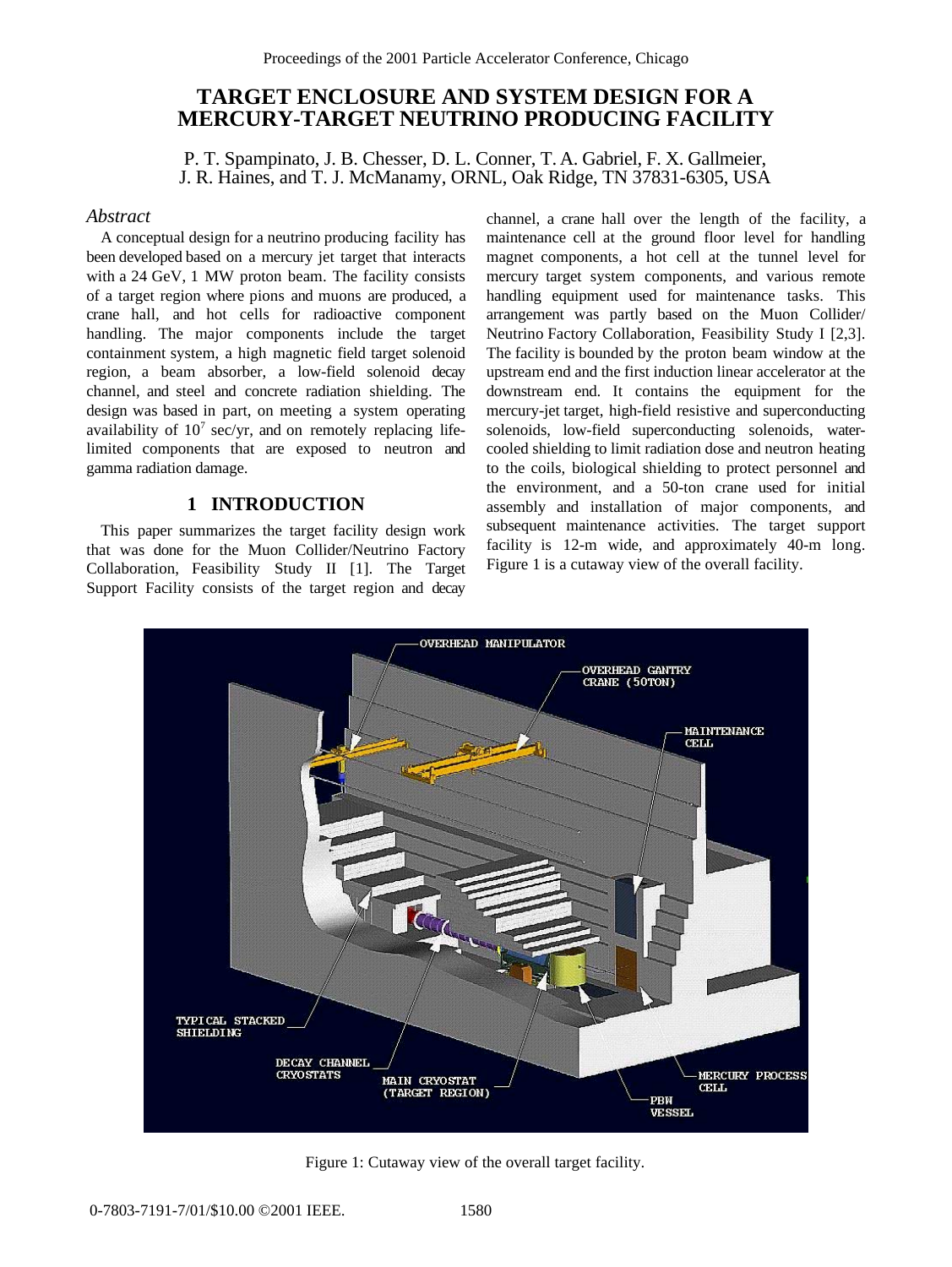#### **2 TARGET SYSTEM AND BEAM ABSORBER**

The mercury-jet target system consists of the process flow loop, a replaceable nozzle assembly mounted in the bore of the iron plug magnet, a mercury containment vessel that is part of the decay channel downstream to  $Z = 6.1$  m, and the beam absorber which is located at  $70 < Z < 245$  cm. A dedicated hot cell that contains the flow loop components is located at the tunnel level. Figure 2 is a schematic diagram of the overall system.



Figure 2: Target system and beam absorber schematic layout.

A 200-liter tank provides storage for the mercury when the system is shutdown or undergoing maintenance. The piping is sloped towards the storage tank, and the elevation of the sump pump, the heat exchanger, the beam absorber pool, and the storage tank are arranged so that the mercury level can be easily controlled among the components. Various valves are used to isolate portions of the system for storage, flow, or drainage into the storage tank, and drainage is by means of gravity. The system components are located in the target hot cell and are arranged to be accessible by wall-mounted manipulators.

There are drain lines from the sump pump, the heat exchanger, and beam absorber pool. In addition, there is a secondary drain/vent located at  $Z = 6.0$  m. Its purpose is to extract and condense mercury vapors prior to maintenance operations that require opening the mercury containment in the capture/decay region. The vent line is connected in series to a mercury trap (condenser) and a vacuum scroll pump. The condensate is returned to the storage tank by means of a bypass line and the vacuum exhaust passes into the first hold up tank. Gases and mercury vapors are passed through a filter system that contains sulfur-treated charcoal filter modules, before passing into the facility ventilation exhaust.

Mercury vapors, and rare gas reaction products [4] are contained in the target/capture region by means of windows. The upstream inconel window is mounted on the target nozzle insert at the proton beam line axis; the downstream beryllium window is mounted to the vacuum

vessel at  $Z = 6.1$  m. Figure 3 shows the location of the beryllium window.

The average beam power deposited in the jet is  $400 W/g$ (128 kW) and the remainder of the 1 MW proton beam power is deposited in the absorber. The bulk temperature rise of mercury in the absorber pool is 102ºC, well below the boiling point. However, this assumes homogeneous mixing occurs in the pool caused by the mercury jet that is "injected" into the pool at a rate of 2.4 liters/sec.



Figure 3: Side elevation of the facility geometry.

#### **3 TARGET SUPPORT FACILITY**

The geometry for the target support facility is defined around the intersection of the mercury jet, the proton beam, and the magnetic axis of the solenoid magnets. The proton beam interacts with the jet over a 30-cm region so that the downstream interaction point is at  $Z = 0$  cm and the upstream interaction point is at  $Z = -30$  cm. The three axes intersect at  $Z = -15$  cm. The locations of the coils and other components are measured from  $Z = 0$ . The decay channel extends to  $Z = 35.60$  m, which is the facility interface with the first induction linear accelerator. Figure 3 shows the basic geometry of the facility.

The proton beam window is located at  $Z = -330$  cm and is connected to a vacuum vessel enclosure with a removable section of beam pipe. This design permits the window assembly to be close to the target region, yet readily removable to replace the window or the mercury jet nozzle, or provide clearance for the replacement of the inner solenoid module should that ever become necessary.

It is important to keep in mind that virtually all of the components that make up the target and capture facility will be highly radioactive; therefore, replacing components after start-up operations must be done using remote handling equipment and tools. The development of the facility arrangement was based on considering the initial assembly and installation of the various subsystems, and also on modularization of components to simplify remote